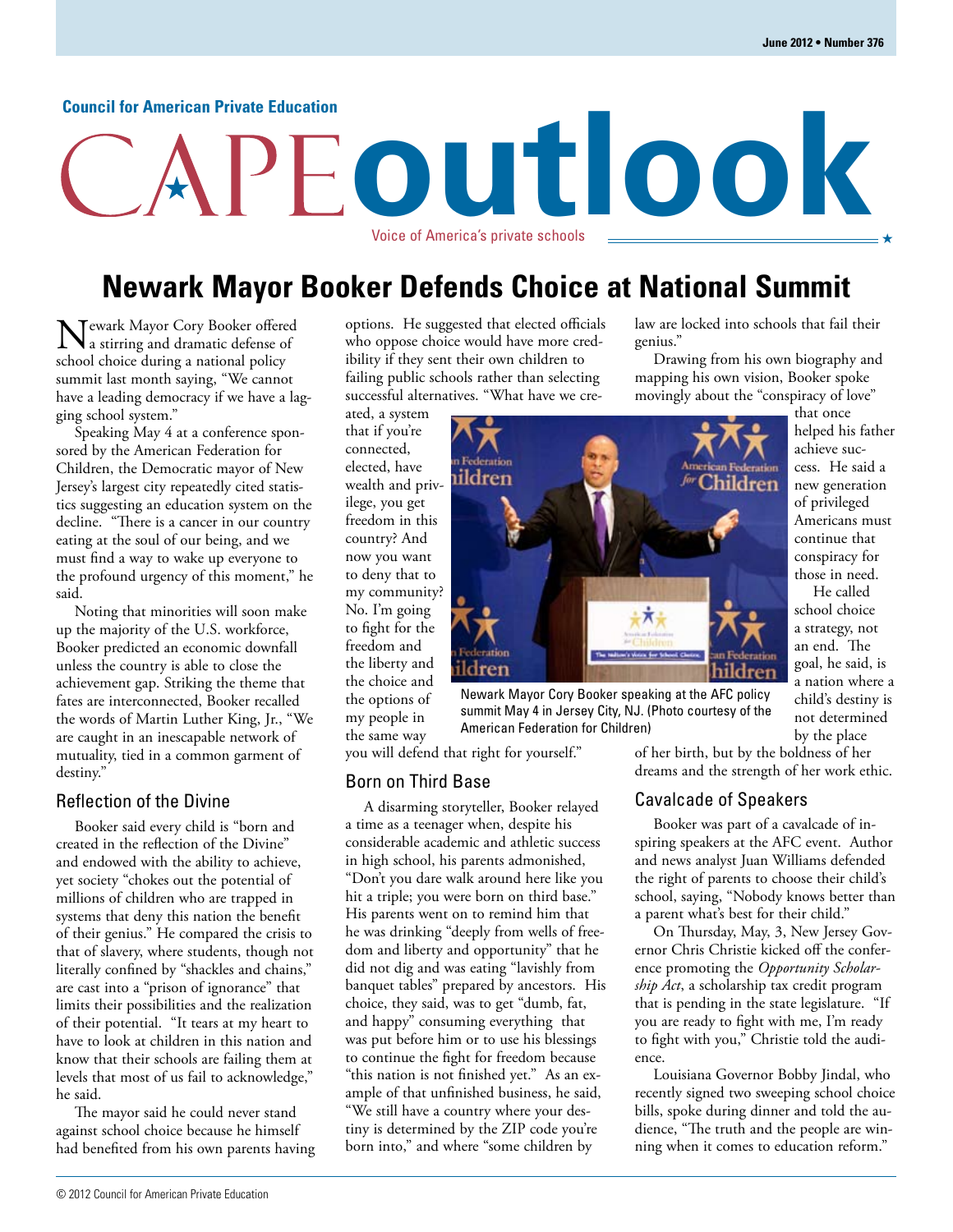## CAPE

**CAPE** member organizations: Agudath Israel of America

American Montessori Society

Association Montessori International–USA

Association of Christian Schools International

Association of Christian Teachers and Schools

Association of Waldorf Schools of N.A.

Christian Schools International

Evangelical Lutheran Church in America

Friends Council on Education

Lutheran Church–Missouri Synod

National Association of Episcopal Schools

National Association of Independent Schools

National Catholic Educational Association

National Christian School Association

Oral Roberts University Educational Fellowship

Seventh-day Adventist Board of Education

United States Conference of Catholic Bishops

Wisconsin Evangelical Lutheran Synod Schools

33 Affiliated State Organizations

a coalition of national associations serving private schools K-12 Executive Director: Joe McTighe

**Outlook is published monthly (September to June) by CAPE. An annual subscription is \$35. ISSN 0271-1451**

13017 Wisteria Drive #457 Germantown, MD 20874 (tel) 301-916-8460 (fax) 301-916-8485 (email) cape@capenet.org

#### **www.capenet.org**

## **May Is Active Month for School Choice**

May proved to be an active month for school choice with several states moving legislation, a Congressional committee holding a hearing, and the Speaker of the House urging the Secretary of Education to implement a program in the District of Columbia fully and expeditiously.

#### Arizona Expands Unique Program

Arizona Governor Jan Brewer signed an expansion of the state's Empowerment Scholarships Accounts (ESA) program, a unique plan through which deposits are made by the state and with-

drawals by parents to educate a child in the setting of their choice. Allowable expenditures include tuition and fees at a private school, textbooks, therapies, tutoring, online learning programs, and even eventual college costs. Last year the state established the program for students with disabilities, but this year's expansion



Speaker Boehner meets with Arne Duncan, Secretary of Education, and Senator Joe Lieberman in his office in the U.S. Capitol. May 17, 2012. (Photo by Bryant Avondoglio)

extends to students attending low-performing schools, the children of members of the military, and children in foster care. For many students the state will save money in that the amount deposited in the accounts each year will be 10 percent less than what the state would have spent to educate the child in a public school.

The school choice advocacy community offered quick praise. "We applaud the work of Governor Brewer and Arizona legislators for their work towards creating new pathways for children to succeed," said Betsy DeVos, chairman of the American Federation for Children.

 "For decades, members of the armed forces have benefited from the GI Bill in higher education, and to give similar freedom to their children in K-12 education is the right move," said Robert Enlow, president and CEO of the Friedman Foundation for Educational Choice.

The Goldwater Institute, which developed the program, estimates that over 100,000 new students will be eligible for the accounts as a result of the expansion, essentially doubling the program's size. "Thanks to this program's expansion, more students in Arizona will be able to customize their education—something we could have only dreamed of just five years ago. We're not talking about just choosing a different school, but a complete school experience specifically designed for each student," said Jonathan Butcher, education director for the institute. "This is the future of education in the U.S."

#### Mississippi & New Hampshire

Mississippi Governor Phil Bryant signed legislation May 23 that expands educational options for dyslexic students. According to the governor's office, "House Bill 1031 sets guidelines for dyslexia screenings and provides school choice to students diagnosed with dyslexia, allowing them to transfer to a public or private school

> that offers dyslexia therapy."

Meanwhile, the New Hampshire House and Senate approved, by wide margins, school choice measures designed to provide corporations with an 85 percent tax credit for contributions to organizations that award scholarships to eligible students currently attending public schools. Be-

cause the two chambers passed different versions of the legislation, it will have to go to a conference committee for resolution.

#### Capitol Hill

On Capitol Hill in Washington, DC, the House Subcommittee on Early Childhood, Elementary, and Secondary Education held a hearing May 16 on school choice and parental engagement. One of the witnesses, Kevin Chavous, senior advisor for the American Federation for Children, said that "parental engagement via school choice improves educational outcomes for participating students, puts students in safer schools, and gives parents more satisfaction with their child's learning environments."

In another school choice development, House Speaker John Boehner (R-OH) and Senator Joe Lieberman (I-CT) met with Secretary of Education Arne Duncan May 17 to urge him to fully and expeditiously implement the Opportunity Scholarship Program (OSP) in the District of Columbia. Officials at the U.S. Department of Education have capped enrollment in the OSP in accordance with President Obama's budget proposal to zero out funding for program. But the act that authorized the program contains no enrollment cap, and Boehner expects the program to be fully funded in the coming fiscal year.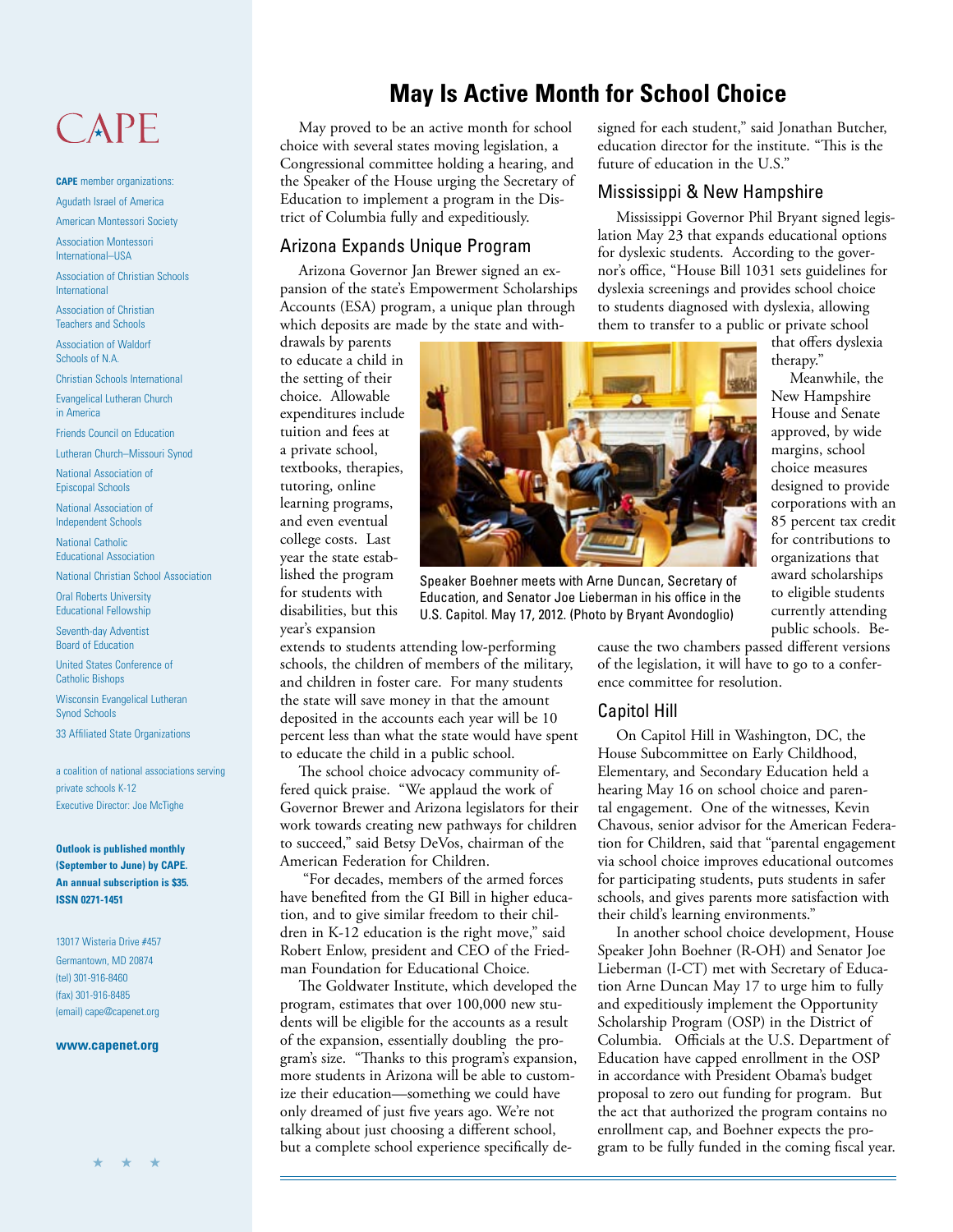### **Worth It: The 15,000-Hour Decision**

Is a Christian education worth the tens of thousands of dollars that parents are likely to spend on it over the course of a child's K-12 schooling? Dr. Brian Simmons, president of

the Association of Christian Schools International and a member of CAPE's board of directors, says the answer is an emphatic yes. His engaging book *Worth It: The 15,000- Hour Decision* (available at [Amazon.com\)](http://www.amazon.com/Worth-It-15-000-Hour-Decision/dp/1583313869/ref=sr_1_6?ie=UTF8&qid=1338318141&sr=8-6) explains why.

Simmons sees the home, church, and school (where students spend 15,000 hours or so between kindergarten and twelfth-grade graduation) as a three-part, interlinked structure to help children reach and fulfill God's purpose for their lives.

He describes the 22,000+ ACSI-member schools, which serve more than 2.5 million

students worldwide, as sharing a core commitment to Jesus Christ. "[T]he foundation of Christian schools is Jesus' life and message and the teaching of the Bible," he writes.

And while it's important that students learn math and science and language arts, "it's even more important that they learn to address the deeper life questions." Christian schools offer students a particular perspective when dealing with questions like "Where did I come from? Why am I here? What is the purpose of life? Is there a God?"



Simmons delivers a clear message to parents: "The education students receive at Christian schools is truly world class." He offers several attractive examples of excellence. At the Bear

Creek School in Redmond, WA, students experience a Shakespeare Immersion Program. In the primary grades they explore plot lines and character traits and examine meter and syntax. In middle school they learn about Elizabethan culture, perform several vignettes, and progress to a full performance of *Julius Caesar*. By the time they graduate high school, "the students have experienced a substantial repertoire."

In a chapter devoted to teachers, Simmons presents a compelling example of exceptional practice. Dan Stroup from Heritage Christian School

in Indianapolis every year writes an individual birthday letter to each of his current and former students, a practice he started in 1985. "It's a privilege for me to come in and teach these young people that the Bible is God's practical guide for their lives," says Dan.

Simmons considers Christian schools an "essential ingredient" in helping children "meet the challenges they will face." He invites parents to visit and consider a Christian school as a way to help prepare their children "for both this life and the life to come."

### **Students Surpass National Average in Science**

NAEP Science 2011 Percent of Students Above Basic

National Average - 65%

Private Schools - 77%

Eighth-graders in private schools have significantly surpassed national average performance levels in science, according to the latest results [from the National Assessment of Educational](http://nationsreportcard.gov/science_2011/) 

Progress (NAEP), also known as The Nation's Report Card.

Seventy-seven percent of private school students scored at or above the basic level, compared to 65 percent of students in general. Similarly, 43 percent of private school students

scored at or above the proficient level, while only 32 percent of all students did so.

Results are also reported as scores on a 300-point scale. The average score of private school students was 163, 11 points higher than

the national average of 152. By way of reference, the 50th percentile score for the nation was 155, and the 75th percentile score was 176. The report notes that the "private-public gap

> persists" in that "[p] rivate school students scored 12 points higher on average than public school students in

Roughly 122,000 students, selected to represent eighth-graders across the country, took

part in the assessment.

Average scores increased from 150 to 152 between 2009 and 2011, and Education Secretary Arne Duncan said the results "offer encouraging signs" of improvement.

2011."

## **Condition of Ed**

★ ★ ★

Under Congressional mandate, the National Center for Education Statistics (NCES) each year produces The Condition of Education, a report on how education is trending in the United States.

As with years past, the latest report, released May 24, presents a significant amount of data about private schools. Ten percent of students in elementary and secondary schools attended private schools in 2009-10, although the count of students has changed over the past 15 years. According to the report, "Private school enrollment in prekindergarten through grade 12 increased from 5.9 million in 1995–96 to 6.3 million in 2001–02 then decreased to 5.5 million in 2009–10."

Although more students are enrolled in Catholic schools than any other type of private school, the numbers are shifting somewhat. Between 1995-96 and 2009- 10, the percentage of all private school students who attended Catholic schools dropped from 45 percent to 39 percent.

By contrast, "From 1999–2000 to 2009–10, the number of students enrolled in public charter schools more than quadrupled from 0.3 million to 1.6 million students" Charter schools in 2009 operated in 40 states, numbered 5,000, and accounted for roughly 5 percent of all public schools.

Among traditional public schools, public charter schools, and private schools, the number of students per school differs significantly. "Some 30 percent of traditional public schools were small (enrollment of fewer than 300 students), as compared to 61 percent of charter schools and 85 percent of private schools. In that same year, 9 percent of traditional public schools were large (1,000 or more students), as compared to 4 percent of charter schools and 1 percent of private schools."

The Condition of Education is [available online at <http://nces.](http://nces.ed.gov/programs/coe/) ed.gov/programs/coe/>.